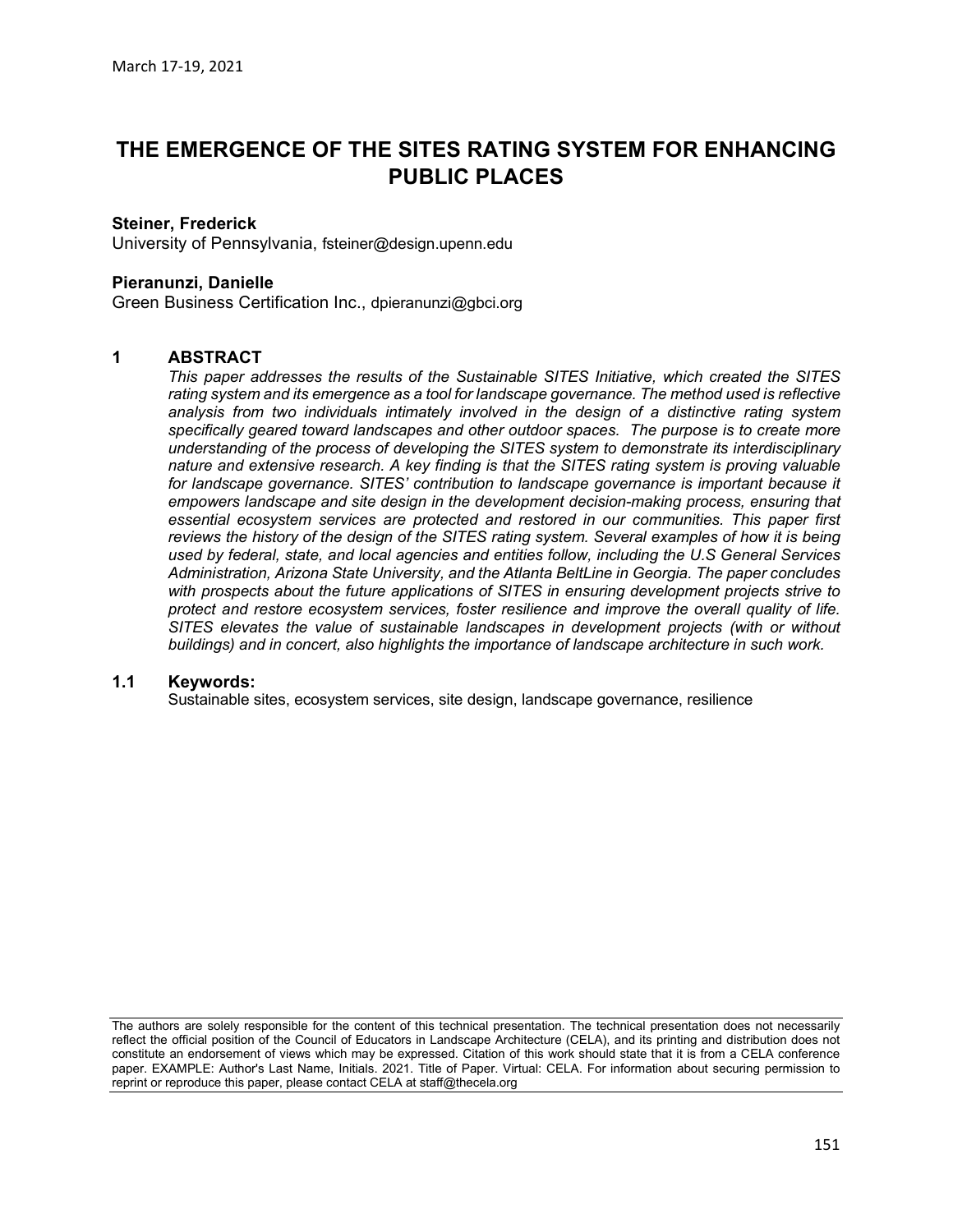# 2 INTRODUCTION

A landscape is a synthesis of the cultural and natural processes of a place. What we build on the land profoundly affects ecological systems as well as the health, safety, and welfare of human communities (Lady Bird Johnson Wildflower Center et al., 2014a). Any landscape can hold the possibility to both improve and regenerate the natural benefits and services of ecosystems. As such, landscapes provide a suitable framework for governance that promotes sustainability, resilience, health, and equity.

The SITES program at GBCI describes sustainable landscapes as appreciating in value, in contrast to buildings that typically depreciate over time, by continuing to provide many benefits, such as stormwater management, carbon sequestration, less energy use, air and water pollution reduction, habitat protection, and improvements to human health and well-being (GBCI, 2021a). Whether the site is a city park, a university campus, an urban plaza, a cemetery, a schoolyard, or a corporate office, landscapes can be ecologically resilient places that are better equipped to withstand and recover from episodic floods, hurricanes, wildfires, droughts, and other catastrophic events, thus protecting property and people. Landscapes can also be designed to reduce long-term maintenance costs and improve the overall quality of life.

 In the early 2000s, several well-established sustainable design interest groups with overlapping agendas were engaged in parallel discussions. The U.S. Green Building Council's (USGBC) Leadership in Energy and Environmental Design (LEED) rating system was measurably changing the building industry in being accountable to specific criteria and metrics that defined sustainable building design and construction. Environmental and landscape-oriented organizations were impressed but felt something was missing and undervalued. This was strongly supported in the 2009 report – The Case for Sustainable Landscapes: "The impetus for creating the guidelines came from the recognition that although buildings have national standards for 'green' construction, little existed for the space beyond the building skin. Modeled after the LEED® Green Building Rating System™ of the USGBC, the Initiative's rating system gives credits for the sustainable use of water, the conservation of soils, wise choices of vegetation and materials, and design that supports human health and well-being" (ASLA et al., 2009a, p.5). LEED was wonderfully sophisticated about inside-the-building systems metrics but less so outside the building envelope. For building sites, early LEED suggested the use of native plants and the conservation of water, for example—both worthy objectives but not as thoroughly developed as the building standards.

The American Society of Landscape Architects (ASLA) and the Lady Bird Johnson Wildflower Center (LBJWC) were engaged in these discussions. In 2004, they convened a gathering in Austin, Texas, to explore creating a LEED-like rating system for the landscapes (Steiner, 2011; ASLA et al., 2009b). The event attracted several allied organizations, including the U.S. General Services Administration (GSA), the U.S. Environmental Protection Agency (EPA), and USGBC. The participants committed to developing a new site-scale rating system in cooperation with USGBC, which could be integrated into LEED or used in tandem with it and could also function to assess sustainability for places without buildings.

The Sustainable SITES Initiative was launched soon afterward in 2006, with the U.S. Botanic Garden (USBG) joining the LBJWC and ASLA in leading the effort. Over the subsequent eight years, this core team, with many collaborators, developed the SITES rating system. In 2015, the LBJWC and ASLA transferred the ownership of SITES to GBCI, which oversees LEED and other environmental rating systems. Since then, agencies and entities have adopted SITES in the United States at the federal, state, and local levels. While the use of SITES by private and non-profit groups is certainly important, the adoption of SITES by public entities and agencies at various levels is noteworthy as an indicator of the system's utility and promise.

SITES was established on the understanding that landscapes are an integral part of the built environment and can be designed and maintained to avoid, mitigate, and even reverse the frequently deleterious impacts of development (Lady Bird Johnson Wildflower Center et al., 2014b; Calkins, 2012; Venhaus, 2012; Pieranunzi et al., 2017). Its adoption by private and public entities in North America and beyond indicates the appeal and need for the rating system and the growing understanding that outdoor spaces can profoundly impact our communities and the environment, in addition to buildings. However, SITES is still relatively new in the market. Additionally, as it is designed for projects undergoing new construction or major renovation, further research is needed to assess how and to what extent more sustainably designed landscapes contribute to providing ecosystem services for the development project and the surrounding community.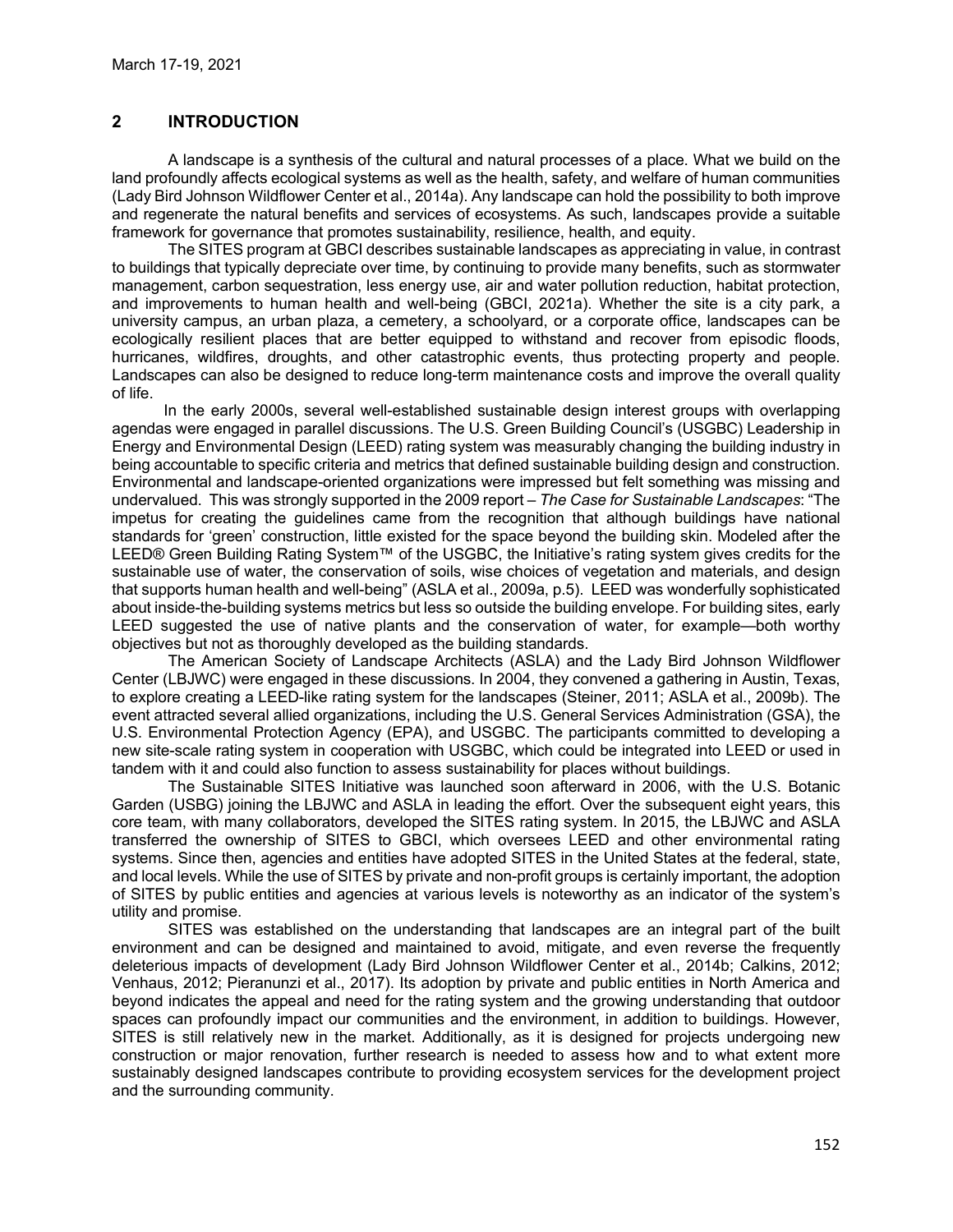This paper first traces the evolution of the Sustainable SITES Initiative that resulted in the SITES rating system. Second, it highlights how SITES is being adopted and employed by agencies and entities at the local, state, and federal levels in the United States.

### 3 A REFLECTIVE HISTORY OF THE SUSTAINABLE SITES INITIATIVE

The Sustainable SITES Initiative began in 2006 to create a rating system for landscapes like the USGBC's highly successful LEED system for buildings. Although begun in the United States, LEED has also had broad international appeal and use. In its early days, LEED paid relatively little attention to the site beyond the building envelope. While LEED promoted water conservation and use of native plants, for example, it did not place restrictions that would protect healthy, functional systems like floodplains, wetlands and habitat, pay attention to proper soil protection and restoration, or in creating quality outdoor spaces that improve human health and wellbeing. However, its attention to building systems was much more effective than conventional methods. The SITES effort began with the LBJWC of the University of Texas at Austin, the ASLA, and the USBG, which is administered by the Architect of the Capitol. The joint effort fostered close ties with other organizations and government agencies such as USGBC, the EPA, and the GSA. The SITES program was interdisciplinary, involving landscape architects, civil engineers, policymakers, ecologists, botanists, soil scientists, planners, and other environmental and social scientists.

In comparison to other rating systems grounded in industry best practices, SITES from its origins was rooted in science. The ecosystem services concept was used to guide the development of a LEEDlike rating system for the outdoors (Windhager et al., 2010; Steiner, 2011). The Wildflower Center staff was the glue that held the initiative together, managing day-to-day operations for the SITES program. The Wildflower Center's leadership was essential as some interested parties pushed back against using ecosystem services as going "too far" and advocating a lower bar of best practices instead. Meanwhile, ASLA reached a wider landscape architecture community and included leading landscape architects from Mithun, Andropogon, OLIN, and other firms to develop the tool. At the same time, USBG provided steady and essential support to keep SITES moving forward.

Beginning in 2006, a SITES steering committee was formed to guide the development of the program and the rating system. In addition to the founding organizations (LBJWC, USBG, ASLA), the committee included a diverse group of interested parties, including the EPA, the National Recreation and Park Association, the American Society of Civil Engineers, leading national landscape architecture firms, USGBC, and others. Drawing from the success of the LEED program and other green development tools, the committee adopted a similarly rigorous approach in creating performance-based benchmarks.

Technical subcommittees were then established that included a committed group of more than 60 recognized experts from across the country (academics, scientists, design practitioners, and policymakers) in five critical areas: soil, vegetation, water, materials, and human health and well-being. The subcommittees were charged with examining and synthesizing the best available science and practices to establish rigorous and comprehensive guidelines and metrics for site planning, design, construction, operations, and maintenance practices.

The SITES Rating System was designed to create clear and practical benchmarks for landscape performance to advance professional practice and transform the market. Rather than simply rewarding projects for compliance with certain prescriptive measures or incorporating a list of desirable features, the system emphasizes measurable performance outcomes and the conservation and enhancement of ecological services and natural functions. Early on, its designers realized that measures and systems for soils, plants, hydrology, and materials vary widely from place to place, so relevant credits focus on regional or local references. In particular, SITES highlights the importance of soil in development projects. It serves as the foundation for robust vegetation, helping to filter pollutants and prevent excess runoff, erosion, sedimentation, and flooding. In SITES, healthy soil and proper topsoil management is a design element and construction priority. The system also pays attention to how outdoor spaces are designed and built for a healthy human habitat — to improve mental and physical wellbeing, strengthen social cohesion, and support social equity. Green infrastructure is promoted throughout the rating system, while resilience and regenerative design are also inherent in SITES credits. Many credits also address how the project can reduce carbon emissions and increase the project's carbon sequestration potential. The rating system is vast, covering various strategies and criteria to ensure a site-specific, high-performance landscape. SITES sought feedback from the general public throughout the development process that was received informally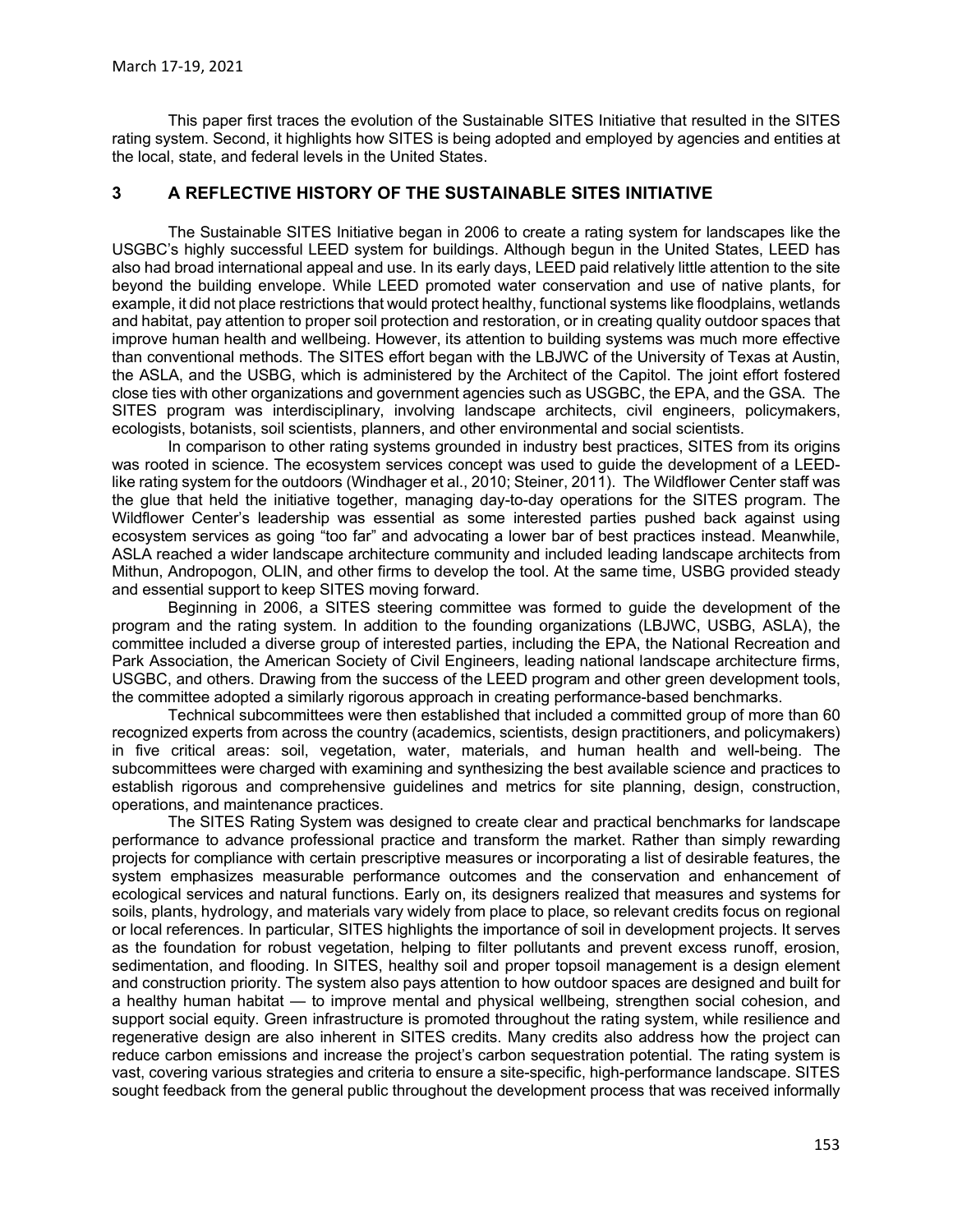and systematically and through three formal public comment periods. Transparency was critical to ensuring the system received diverse input from a wider audience.

Drawing from a rich history of design and environmental theory, in 2007, the SITES committee adopted the following principles to guide the development of the program and clarify the elements of creating a sustainable project.

## 3.1 SITES Guiding Principles

The following SITES Guiding Principles were developed by the original founding partners and associated technical committees. These principles informed the development of specific and measurable criteria for site sustainability, and can also be applied to the land design and development process (GBCI, 2021).

1. Do no harm.

Make no changes to the site that will degrade the surrounding environment. Promote projects on sites where previous disturbance or development presents an opportunity to regenerate ecosystem services through sustainable design.

- 2. Adopt the precautionary principle. Be cautious in making decisions that could create risk to human and environmental health. Some actions can cause irreversible damage. Examine a full range of alternatives—including no action—by being open to contributions from all potentially affected parties.
- 3. Design with nature and culture. Create and implement designs that are responsive to economic, environmental, and cultural conditions with respect to the local, regional, and global context.
- 4. Use a decision-making hierarchy of preservation, conservation, and regeneration. Maximize and mimic the benefits of ecosystem services by preserving existing environmental features, conserving resources in a sustainable manner, and regenerating lost or damage ecosystem services.
- 5. Provide regenerative systems as intergenerational equity. Provide future generations with a sustainable environment supported by regenerative systems and endowed with regenerative resources.
- 6. Support a living process. Continuously re-evaluate assumptions and values and adapt to demographic and environmental change.
- 7. Use a systems thinking approach. Understand and value the relationships in an ecosystem and use an approach that reflects and sustains ecosystem services and re-establishes the integral and essential relationship between natural processes and human activity.
- 8. Use a collaborative and ethical approach. Encourage direct and open communication among colleagues, clients, manufacturers, and users to link long-term sustainability with ethical responsibility.
- 9. Maintain integrity in leadership and research. Implement transparent and participatory leadership, developing research with technical rigor, and communicate new findings in a clear, consistent, and timely manner.
- 10. Foster environmental stewardship. In all aspects of land development and management, foster an ethic of environmental stewardship—an understanding that responsible management of healthy ecosystems improves the quality of life for present and future generations.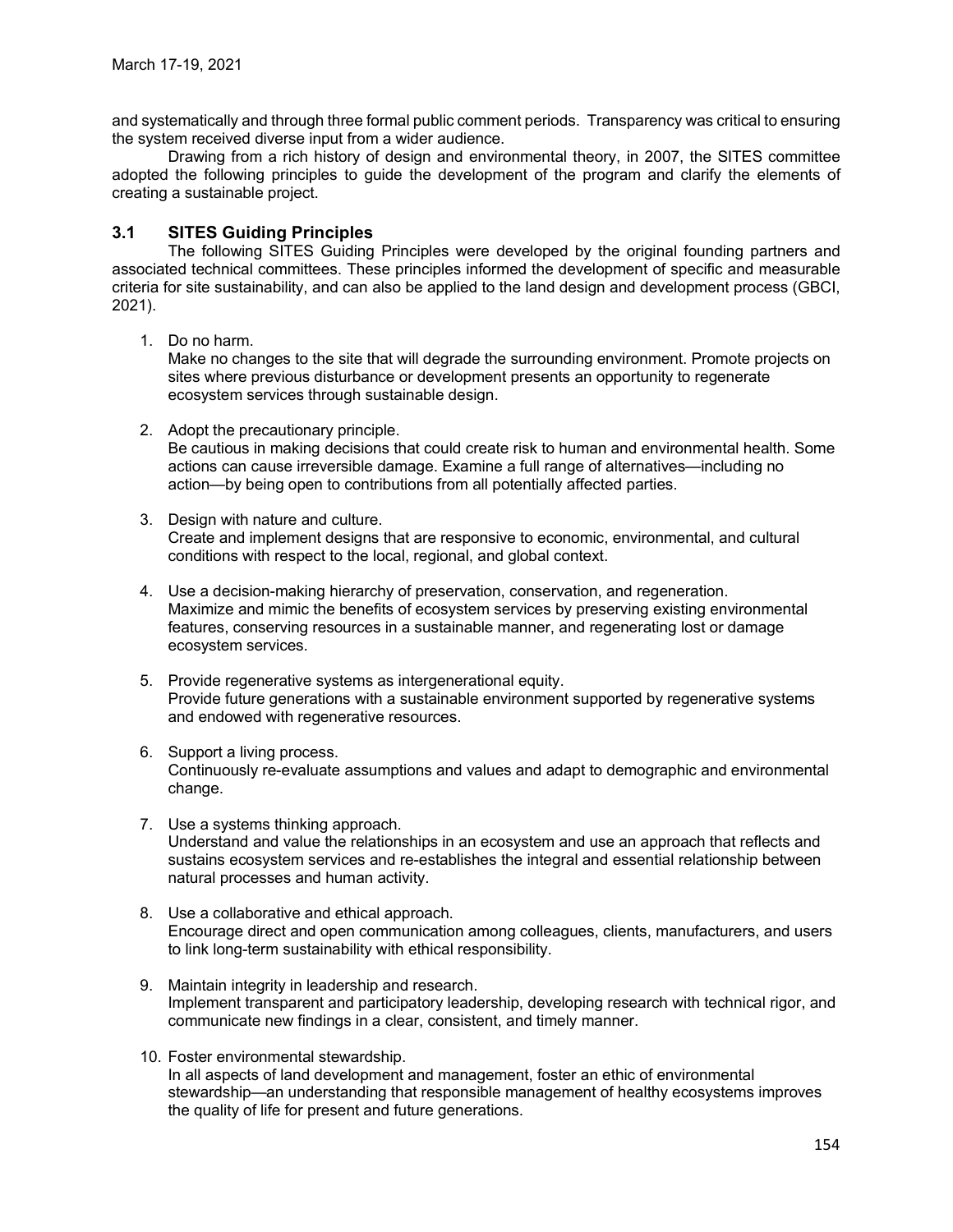#### 3.2 Credits to Protect and Restore Ecosystem Services

Typical development processes often attach minimal importance to landscape design issues and consider them only at the end of project planning and even development. In contrast, SITES moves these critical considerations to the forefront of decision-making and project planning to facilitate integrated building and landscape design. The integrative design process (a SITES prerequisite) is the foundation needed for a team to optimize site performance – by identifying and executing synergistic opportunities across different disciplines throughout all phases of design and construction. As stated in the SITES v2 Rating System, innovative solutions are more likely to emerge when experts from several disciplines pool their talents and expertise (Lady Bird Johnson Wildflower Center et al., 2014a). Sustainable goals and practices are easier and often less expensive to achieve when different perspectives are brought to bear on common goals. Thus, in order to change the outcome or performance of a project, the process for getting there must also change. In other words, SITES is not solely a certification system; it is a mechanism for advocacy and education to the public and professional practice. It is a means to elevate the awareness and value of landscapes (and ecosystem services) in our society and design accordingly. The central message of SITES is that any development project – commercial sites, parks, residential landscapes, public gardens, academic campuses, roadsides, cemeteries, and more – has the capacity to protect and regenerate ecosystem services.

Ecologist Gretchen Daily, professor of environmental science at Stanford University and author of Nature's Services: Societal Dependence on Natural Ecosystems (Island Press, 1997), provided this definition: "Ecosystem services are the conditions and processes through which natural ecosystems, and the species that make them up, sustain and fulfill human life. They maintain biodiversity and the production of ecosystem goods, such as seafood, forage, timber, biomass fuels, natural fiber, and many pharmaceuticals, industrial products, and their precursors" (Daily, 1997, p. 3). The conception of ecosystem services and the implementation of the concept have advanced in the early 21<sup>st</sup> Century and by scholars and practitioners alike around the world (BenDor et al., 2017; Woodruff and BenDor, 2016; Xiang, 2017; La Rosa, 2019; Hagemann et al., 2020). Daily's original definition has been expanded to include the ecosystem services of designed landscapes in addition to built ones. Employing an ecosystem services framework, the SITES rating system offers an alternative and more effective approach to conventional site-design practices (Pieranunzi et al., 2017).

Resource economists have adopted the term ecosystem services to describe those benefits that the natural environment provides to humans for free. Humans would have to find ways to replace them if the natural environment ceased to provide them. These services, essential for our daily life, include but are not limited to filtering air pollutants; controlling erosion; maintaining fishable, swimmable, and drinkable water; regulating climate; cycling nutrients and waste; and supporting tourism and recreation. In 2011, the value of global ecosystem services was estimated to be approximately \$125 trillion/year, about three times the global gross domestic product (Constanza et al., 2014). An in-depth 2017 analysis assessing urban tree cover and its impact on residential building energy use in the coterminous United States estimates a reduction of 38.8 million MWh or \$4.7 billion in electricity use and 246 MMBtus or \$3.9 billion in heating use annually. The estimated collective reduction in national residential energy use attributable to trees is 7.2% (Nowak et al., 2017).

An accurate assessment of the cost and value of a significant project should include a full accounting of the project's diminishment or enhancement of ecosystem services. Planned landscapes and green infrastructure can protect and even regenerate natural systems. Measuring or estimating the value of ecosystem services and natural capital provided on a project site before and after construction can inform a more thorough understanding and estimate of a project's value and its impacts on associated communities, economies, and natural systems in the short and long term. For example, when wetlands are lost to development, new and costly levees, pipes, and pollution-control technology must often be constructed to perform the functions those wetlands previously provided naturally. Such functions may include storm surge protection, flooding control, and water filtration and provide additional benefits such as wildlife habitat, which may also contribute to recreation and tourism. In contrast, front-end planning and design that protects or enhances these natural functions can benefit the environment, property owners, and local and regional communities and economies by reducing the real costs of maintaining and replacing them.

At the launch of the 2009 rating system, the National Recreation Park Association's former chief public policy officer and SITES Steering Committee member Rich Dolesh announced: "The new system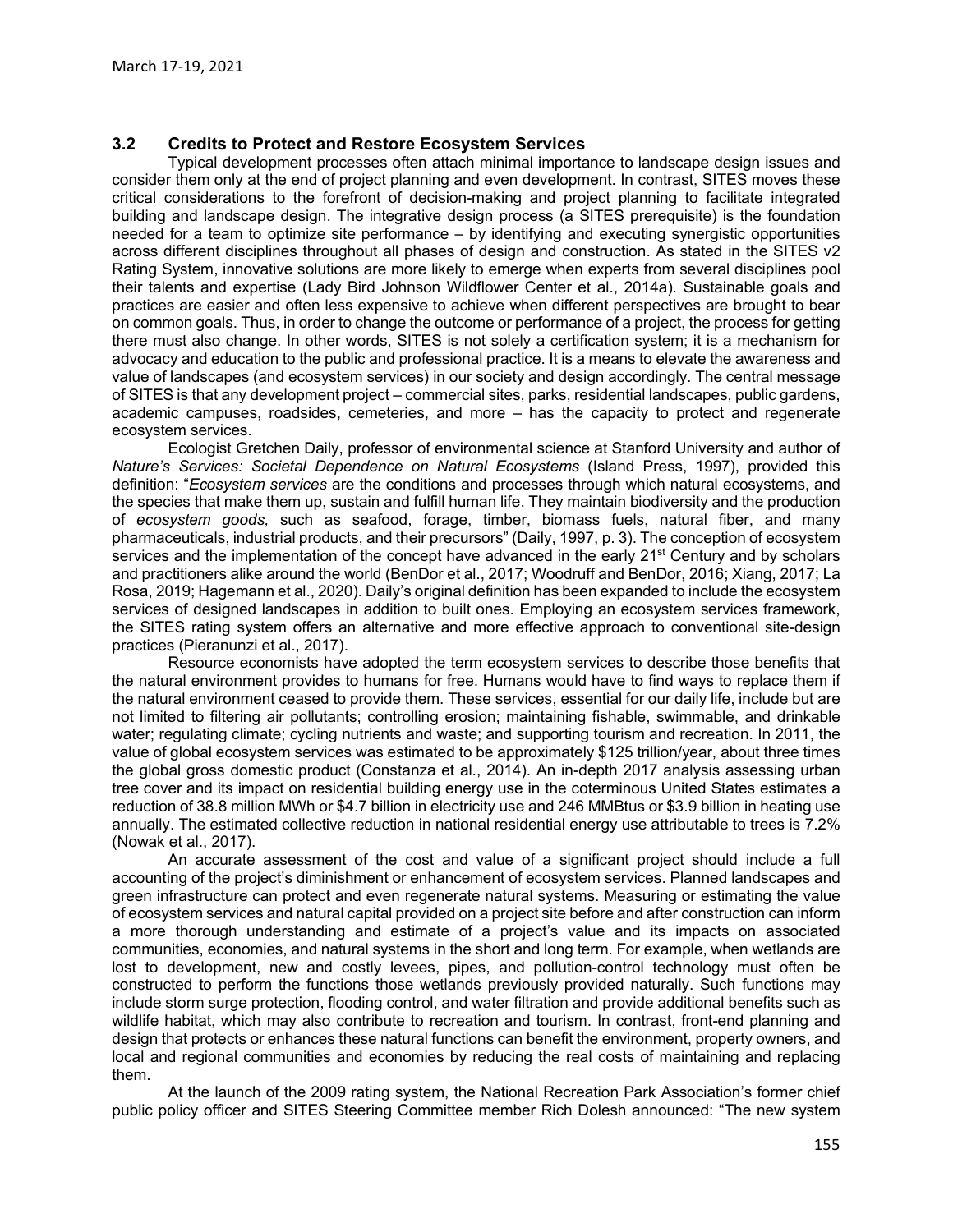has potential to make a large impact on local and regional parks throughout the country. Many park planners, landscape architects and park administrators have told us that they've always felt there is a lack of an equivalent system for landscapes to the LEED (Leadership in Energy and Environmental Design) rating system, the international standard for green building, and thus there was no way to receive credit for exemplary practices" (NARRP, 2010).

The initial 2009 rating system (i.e., SITES "v1") was used by practitioners in 162 pilot projects (from the over 300 who expressed an interest) to assess the effectiveness of the system and to refine it. Most of these projects were in the United States, but projects in Canada, Spain, and Iceland participated too, an indicator of international interest which continues. Field testing the draft rating system was essential to understanding how it worked on the ground with various project types, sizes and contexts, and where refinement was needed in the rating system. That work resulted in a second iteration of the rating system, called SITES v2 (Lady Bird Johnson Wildflower Center et al., 2014a).

## 3.3 Launching the SITES v2 Rating System

The SITES v2 Rating System is directed toward new construction or major renovation of existing sites, as with the previous version. The rating system is designed for any site, whether urban, suburban, or rural, which will be protected and developed for public or private purposes. Although SITES is available for use by greenfield, greyfield, and brownfield sites, it strongly encourages the redevelopment of degraded sites through its credit system to restore ecosystem services where they have been lost or degraded.

The organization of the rating system generally corresponds to the typical project design and development phases. The SITES v2 certification levels (Certified, Silver, Gold, and Platinum) mirror LEED certification nomenclature and replace the one to four-star recognition used in the pilot program. The entry point for certification (meeting the prerequisites) and the four certification levels were re-evaluated and refined in SITES v2 to encourage broad participation while at the same time raising the bar for site sustainability. The rating system includes 10 sections that cover various stages of the design and development process. SITES v2 assigns value to each of the 48 credits based on a credit's relative impact on improving sustainability and protecting and restoring ecosystem services. Projects receive SITES certification by fulfilling minimum requirements (i.e., prerequisites) as well as achieving specified numbers of points for different levels of performance. Bonus points are awarded for innovative and exemplary performance outside the 200-point system. The value or number of points assigned to each credit is based on its potential effectiveness in meeting the four goals outlined below.

#### SITES Goals

- 1. Create regenerative systems and foster resiliency
	- **Protect and restore natural resources such as soil, water, and vegetation.**
	- **Protect and restore biodiversity.**
	- **Enhance landscapes to provide multiple ecosystem services such as cleaning air and** water, providing habitat, and storing carbon.
	- **Mitigate for evolving hazards and natural disasters.**
	- **Plan for monitoring and adaptive management.**
- 2. Ensure future resource supply and mitigate climate change
	- **Minimize energy consumption and encourage use of low carbon and renewable energy** sources.
	- Minimize or eliminate greenhouse gas emissions, heavy metals, chemicals, and other pollutants.
	- Reduce, reuse, recycle, and upcycle materials and resources.
	- Conserve water.
	- Increase the capacity of carbon sinks through re-vegetation.
- 3. Transform the market through design, development, and maintenance practices
	- Foster leadership in industry and professional practice.
	- **Use a systems-thinking, integrative and collaborative design approach.**
	- Use lifecycle analyses to inform the design process.
	- Support local economies and sustainability policies.
- 4. Enhance human well-being and strengthen community
	- Reconnect humans to nature.
		- **IMPROVE human health (physical, mental, and spiritual)**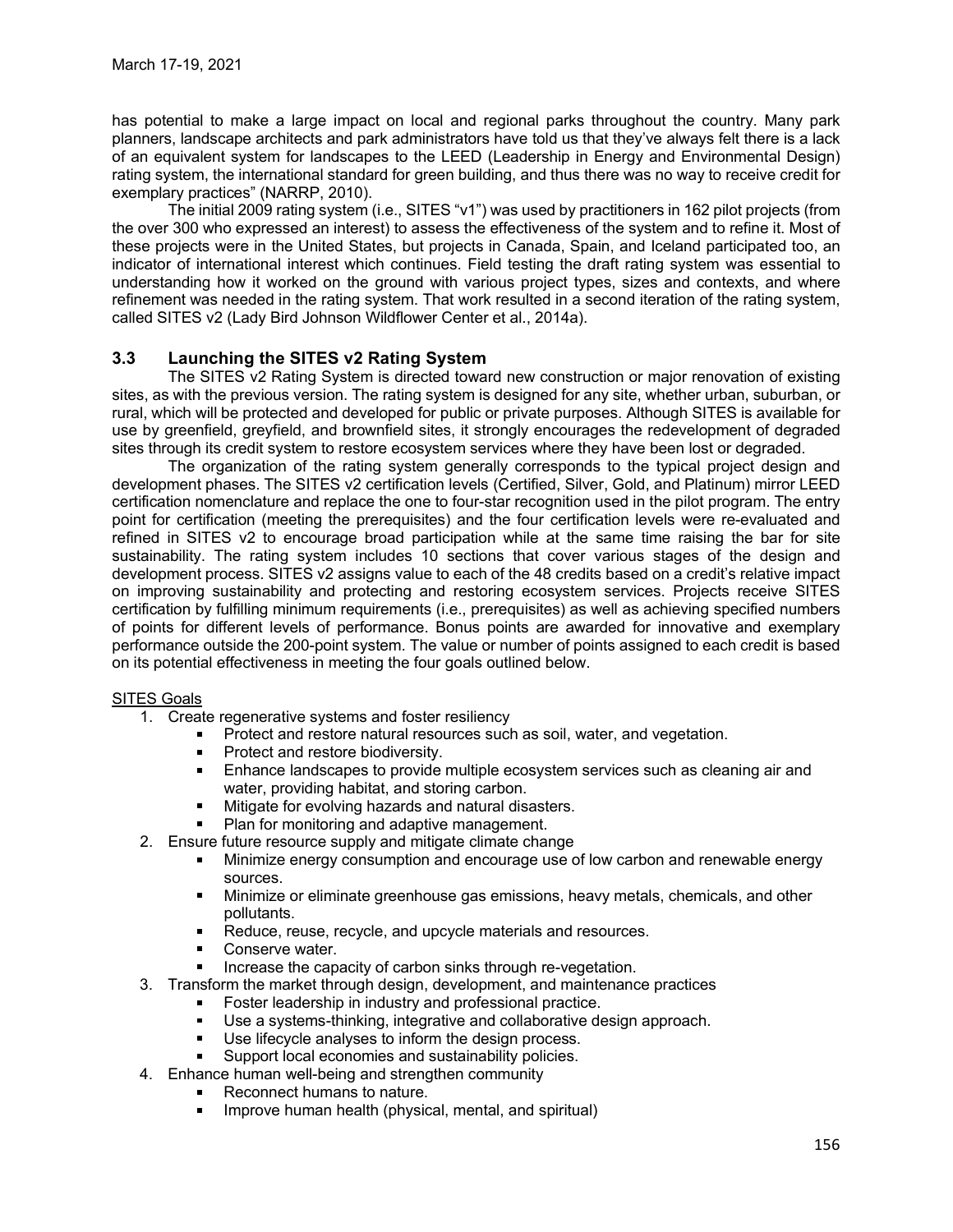- **Foster stewardship by providing education that promotes the understanding of natural** systems and recognizes the value of landscapes.
- Encourage cultural integrity and promote regional identity.  $\blacksquare$
- Provide opportunities for community involvement and advocacy (Lady Bird Johnson Wildflower Center et al., 2014a, 2014b).

The ecosystem services addressed in the SITES v2 Rating System are linked to specific actions outlined in the 18 prerequisites and 48 credits. They include reduction of greenhouse gas emissions, filtration of air and water pollutants, water conservation, erosion and sediment control, hazard mitigation, conservation and restoration of pollinator and other habitat functions, waste decomposition and treatment, support for food production, enhancements to human health and well-being, among others. Also fundamental to SITES is the concept of resilience, defined as the capacity for a system to survive, adapt, and flourish in the face of turbulent change (Fiksel, 2006). While healthy natural systems tend to be inherently resilient, many constructed systems are poorly designed and on "life support," needing supplemental irrigation and fertilizer to thrive and regular mowing during the maintenance phase. They are typically not designing with nature. This lack of attention to nature, in turn, creates an unhealthy landscape that serves as a carbon release rather than a carbon sink. Aside from consuming scarce resources and contributing to pollution, these landscapes are often vulnerable to natural and man-made disruptions.

The goal of promoting resilience is embedded throughout the SITES v2 Rating System; for example, it requires the conservation of critical, functioning natural features (e.g., wetland, floodplains) and rewards ecological restoration of degraded areas. SITES guides projects to create a healthy, functioning, and biodiverse system that can respond, adapt, and recover quickly to a changing climate and other disturbances. This goal was tested recently with a SITES certified project on the coast of Alabama. Gulf State Park Lodge -- a Hilton Hotel in Gulf Shores, Alabama -- set out to create an international benchmark of economic and environmental sustainability, demonstrating best practices in the design and operation of facilities in the hospitality sector (The Sustainable SITES Initiative, 2019a; Sasaki, 2018). A traditional hotel landscape mostly serves as "decoration" and requires a significant amount of water, energy, and chemical pesticides and fertilizers to maintain. In contrast, the Gulf State Park Lodge landscape provides habitat for wildlife, buffers the buildings from future storm surges, and naturally filters and absorbs stormwater through wetlands and swales. In short, it was designed to optimize all those services that intact ecosystems inherently provide while also creating a beautiful vacation setting for guests.

The original Lodge at Gulf State Park was located close to the water, directly on top of the primary dunes. Unfortunately, the lodge and the dune system were wiped out by Hurricane Ivan in 2004. In 2010, the British Petroleum (B.P.) Deep Water Horizon disaster flooded the Gulf of Mexico with oil, and tar balls filled the beaches as tourists fled. On September 15, 2020, on the 16th anniversary of Hurricane Ivan's landfall, Hurricane Sally subjected Gulf State Park to over 12 hours of category 2-3 winds, rain, and storm surge. The new resilient design of the Lodge allowed it to serve as a shelter in the storm for park employees, reporters and recovery teams and resulted in minimal damage. According to Rebecca Dunn Bryant, Principal Architect at Watershed, LLC (sustainability consultant on the project who worked closely with Sasaki Associates), "After the B.P. oil spill disaster, our region had a hard reckoning with the reality that our economy and environment are mutually dependent. People's lives were deeply affected by the economic devastation of the oil spill, resulting from the environmental devastation. This project was funded by B.P. settlement funds, and SITES helped us to demonstrate that best practices in restoration and conservation support a healthy economy (Figure 1). People protect what they love, and this project will help more people fall in love with Alabama's Gulf Coast" (The Sustainable SITES Initiative, 2019a).

SITES projects are designed to protect and give back to nature, enhancing and creating ecosystem services that benefit site users and typically those beyond a project's official "boundary" promoting social equity. In fact, one of SITES Guiding Principles is to "provide regenerative systems as intergenerational equity" (Lady Bird Johnson Wildflower Center et al., 2014a; GBCI, 2021b). In the SITES Rating System, this can translate into protecting any existing site features that are critical, healthy, rare, or sensitive — that provide necessary functions and important resources from floodplains to historical and cultural landscapes. For degraded sites, SITES credits promote ecological restoration and enhance community resilience and vitality. To ensure projects respect and meet community needs, SITES asks projects to engage with the site users, interested parties, and the community in a meaningful and transparent manner before the design is finalized. Subsequent credits in the rating system are in place to support the designs, amenities, and programming that meet the needs of all site users. Additionally, SITES promotes hiring and purchasing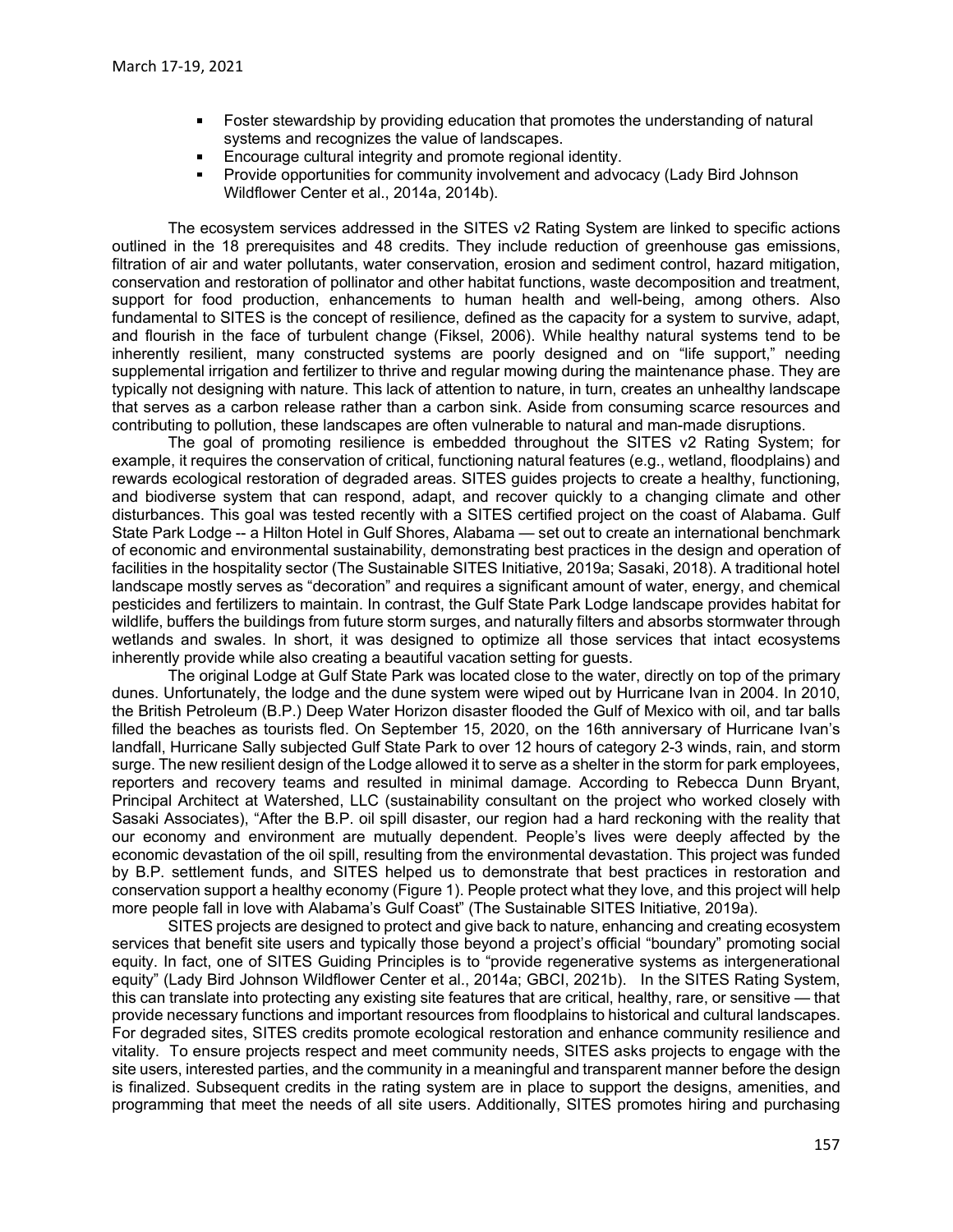strategies during construction, ones that provide living wages and training and support local businesses. SITES takes a long view of any development project as an investment in our communities, the environment, and our collective future. This may result in more additional project costs in the short run but yield more benefits over time. In many cases, savings are recognized upfront with the input and experience from an interdisciplinary team. "SITES makes you think through the site before you begin to design. It forces you to use a quantifiable framework that creates learning opportunities," explains Bryan Astheimer from Revision Architecture, who has consulted on three SITES projects so far. "Challenges create growth and ultimately value…I believe that SITES will drive the industry to become more sustainable and transparent" (Green, 2016).

After the release of v2 in 2014, GBCI expressed an interest in acquiring SITES from the LBJWC and ASLA. The SITES original collaborative had worked closely with USGBC and GBCI since the beginning of the process, and elements of SITES had already been incorporated into LEED. GBCI now manages the SITES program, which includes overseeing the certification of projects, the accreditation of professionals (SITES Accredited Professionals or SITES APs) and the evolution and further development of SITES in general. As of July 2021, over 200 projects and more than 744 million gross square feet of outdoor space have registered or certified with SITES, covering 38 U.S. states and Washington, DC and 16 countries. While most of the 76 projects that have been certified as of July 2021 are in the United States, projects in Canada, China, and Japan have also achieved SITES certification, with two projects in Brazil that have achieved SITES precertification. Formally launched in early 2020, precertification recognizes and rewards projects earlier in their planning phase. As of July 2021, eleven projects have also been precertified, mostly in China and Japan. Additionally, one of the largest superfund sites in the U.S. in Butte Montana (approximately 200 acres, 81 hectares) has also achieved precertification. Expanding SITES global presence, the first SITES projects in Uruguay, Spain, Italy, and Saudi Arabia registered in 2020.

The SITES program reviewed in the following section of this paper also illustrates how practice can inform socio-ecological theory advocated by Wei-Ning Xiang (2020). As ecological theory guided the Sustainable SITES Initiative, reflective experiences with the SITES rating system will contribute to our understanding of ecosystem services. For instance, ecosystem services are viewed as those benefits that nature provides to humans at generally no cost. We do not pay for the air we breathe, for example. Instead, we take from nature, often with little thought about what we destroy or diminish in the process. Gretchen Daily and Pamela Matson stress that ecosystem services need to move from theory to implementation. They note that a radical "transformation will be required to move from conceptual frameworks and theory to practical integration of ecosystem services into decision-making, in a way that is credible, replicable, scalable, and sustainable" (Daily and Matson, 2008, p. 9456). SITES offers a tool for such transformation.

# 4 LANDSCAPE GOVERNANCE AND SITES

The advantages of SITES include its credibility, replicability, and scalability, and it has inspired SITES use in public projects to guide and verify design decisions toward sustainable outcomes. It also ensures government funds are spent wisely and with the goal of benefitting the community for the long term. These practical applications in landscape governance help inform socio-ecological design practice and theory.

 How landscapes are governed contributes to this resiliency potential. De Graaf and colleagues explain: "Landscape governance relates to how various interests in the landscape are balanced in decisionmaking and how the rules stimulate the sustainable management of the landscape resources" (2017, p.1). Drawing on Kozar et al. (2014), they note that "landscape governance is inherently multi-level, multi-sector, and multi-actor in nature" (De Graaf et al., 2017, p. 5).

During and after the release of the SITES v2 Rating System, governments in the United States began to adapt and to adopt SITES. The first was the New York City Department of Parks & Recreation in 2010. The GSA followed the New York parks department in 2016 and the Atlanta BeltLine in 2018. These examples help illustrate the potential for using SITES in landscape governance and the growing relevance of such systems. Meanwhile, Chicago, Illinois, requires SITES Certification in Section 4.4 of its Sustainable Development Policy Handbook. In Austin, Texas, its Green Building Policy is updated for city council approval to require SITES Certification for projects over \$2 million. In addition, the governor of Arizona issued an executive order in 2005 mandating that all state landscape projects pursue LEED Certification. As a result of the executive order, Arizona State University (ASU) adopted this mandate in its Sustainable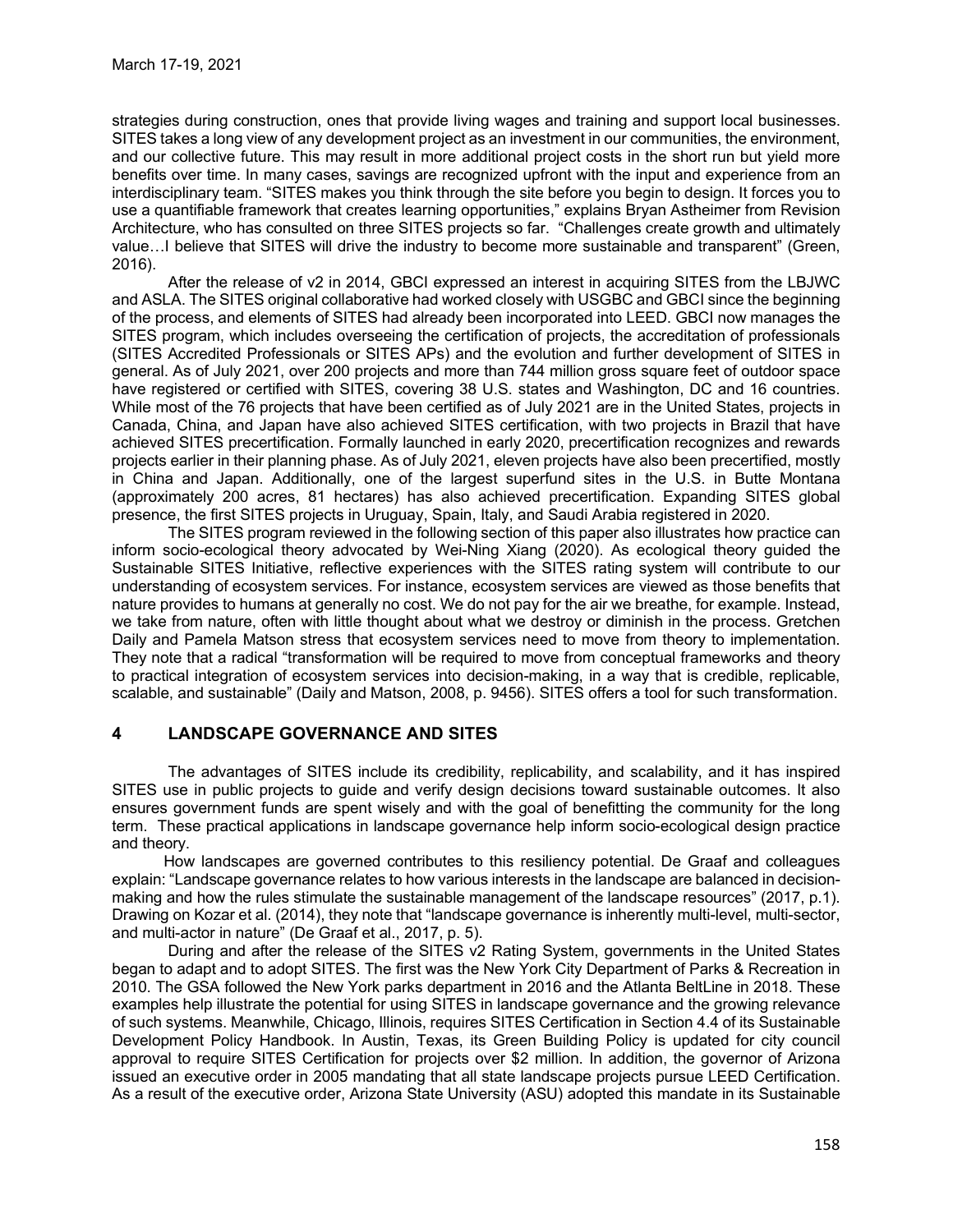Design Guidelines yet expanded it to include SITES. In December 2020, the Orange Mall Green Infrastructure project became the first SITES v2 certified project at ASU, demonstrating this commitment to the University's overall sustainability goals.

These efforts are noteworthy, in part, because they represent the three principal layers of public agencies and entities in the U.S. system: federal (national), state, and local. This paper focuses on the use of SITES in the United States because that was where the system was developed. The efforts in New York City, the GSA, Arizona, and Atlanta are summarized in more detail below (See also, Steiner, 2020.)

### 4.1 New York City Parks

As the SITES developers were in the pilot project stage, the New York City Department of Parks & Recreation adapted the system for its new landscape guidelines (Design Trust for Public Space and the City of New York, 2010). Under the leadership of Mayor Michael Bloomberg and Parks Commissioner Adrian Benepe, the city and the Design Trust for Public Space assembled municipal staff, park advocates, and designers to create a blueprint for designing, building, and maintaining the city's 29,000 acres (11,736 hectares) of parks and open space. It was one measure to help implement the city's 2007 plan, PlaNYC, and part of the mayor's strategy to significantly expand parks and open space throughout the city. The resulting High Performance Landscape Guidelines: 21<sup>st</sup> Century Parks for NYC (Design Trust for Public Space and City of New York, 2010; Bloomberg, 2020; see also Carlisle and Pevzner, 2012) was closely aligned with SITES as it existed then. This compatibility is stated on the first page of the manual.

The 270-page manual was based on principles about design, ecology, economy, and society. For design, principles were established for engaging all users, integrating nature, and responding to the context of the site. Ecological principles addressed supporting natural functions and increasing diversity and interconnectivity. Resilience and performance were the two economic principles. For society, collaboration and participation, public health, education, and long-term thinking are the key principles. The manual authors presented comprehensive guidelines for sustainable park and open space planning, design, and construction for every new project. The goal was to improve the quality of life for New Yorkers while mitigating the city's global environmental impact. As a result, clearly drawing on SITES, the manual describes strategies for cleaning the air, absorbing stormwater, reducing the urban heat island, addressing climate change, and providing wildlife habitat. These guidelines have subsequently been employed across the five boroughs of the city in park and open place planning. The Hunts Point Landing (Figure 2) is an example of a certified project in New York City that resulted (The Sustainable SITES Initiative (2019b).

### 4.2 U.S. General Services Administration Capital Construction Program

The GSA is responsible for supporting the basic functions of federal offices, including buildings and properties across the United States. As a result, the reach of the agency is broad and significant. In 2015- 2016, after SITES v2 was published, and as GBCI was assuming leadership for SITES, GSA adopted SITES, with a minimum silver rating, for its capital construction program. This decision was implemented in GSA's Facilities Standards for the Public Buildings Services (called the P100 document). GSA believed that the agency needed to address sustainability beyond the building envelope, and with SITES' ecosystem services focus, it was the appropriate tool.

As noted by Christian Gabriel, National Design Director for Landscape Architecture, U.S. General Services Administration, "As a site-focused certification system, SITES is a very useful framework, allowing us to systematically discuss site-related design and construction aspirations and project-level decisions across subject matter experts, project stakeholders, and construction specialists. The SITES system better allows us to bring forward landscape-related project benefits in more measurable terms" (https://www.asla.org/ContentDetail.aspx?id=46393).

P100 establishes design standards and criteria for new buildings, site improvements, infrastructural projects, and historical structures for GSA's Public Buildings Service (PBS) (U.S. General Services Administration, 2018). The P100 includes both policy and technical criteria for the programming and design of GSA buildings and facilities. PBS provides workspace for 1.1 million federal employees, primarily within courthouses, ports of entry, and federal offices. PBS acts as a proving ground for green technologies, supports sustainable design, and has over 144,000 acres (58,275 hectares) of land, making it among the largest real estate holders in the United States (U.S. General Services Administration, 2018). GSA participated in the SITES pilot program with projects for a federal office building (Florida) and a courthouse (New Mexico), both of which received certification. GSA currently has 14 SITES v2 projects, including ports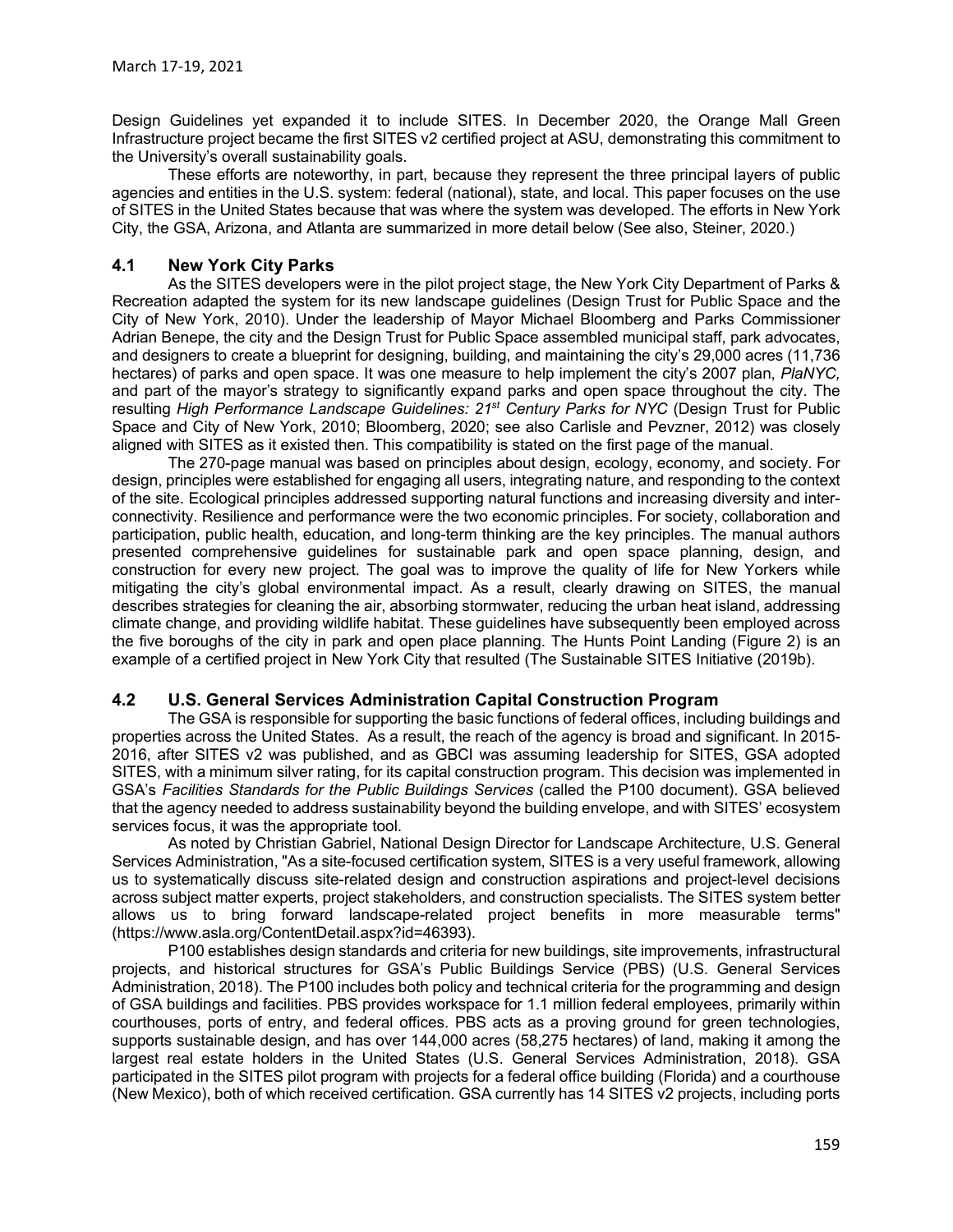of entry, federal courthouses, and other facilities in various stages of development. One such land port of entry in Columbus, New Mexico (Figure 3), was certified in late 2020 under SITES v2 in addition to achieving LEED Platinum.

# 4.3 Arizona State University

In February 2005, Governor Janet Napolitano issued an executive order requiring LEED Silver Certification for all state buildings Executive Order 2005-05). The Executive Order proclaims: "The State of Arizona Governor's Executive Order 2005-05 mandates that all new state facilities achieve LEED Silver certification. LEED Silver is the minimum standard for Arizona State University (ASU) new construction and major renovation projects with Platinum certification as the goal. Project teams are to design projects to support achievement of ASU's Sustainability Goals and Vision (https://cfo.asu.edu/sustainability-goals-andvision). ASU has pre-determined LEED credits it usually obtains to assist in building design efficiency, as outlined in Section 3: 01 81 13 (https://www.asu.edu/fm/documents/project quidelines/Project-Guidelines.pdf). Compliance with certain LEED credits and sustainability specifications is required for all projects regardless of whether the project is required to achieve LEED Silver certification. All landscape projects are to pursue qualification for Sustainable SITES certification and seek certification when OUA determines it to be appropriate. All parking garages are to pursue qualification for ParkSmart certification and seek certification when OUA and Parking and Transit Services determine it to be appropriate." Clearly, ecosystem services, such as those provided by shade and water conservation are vital for Arizona's future.

This is reflected in the Arizona State University (ASU) sustainable guidelines ("Facilities Development and Management Project Guidelines" (https://www.asu.edu/fm/documents/project\_guidelines/Project-Guidelines.pdf). "To address the negative impacts of climate change", states ASU Project Manager Norman Yatabe, "ASU has committed to leading the world by example and has established a series of sustainability goals which, in essence, permeate all aspects of university life. To meet these goals, ASU's approach includes advancing sustainable technology and research, converging the university's mission with its operations, raising awareness of climate change and resource depletion, and learning from the practice of application. Since 2006, ASU has utilized LEED as the measuring stick for sustainable building design," Yatabe states, "We really see, on the flip side, SITES as that perfect vehicle to help us elevate the significance and role of the landscape in supporting ASU's sustainability mission" (GBCI, 2021c).

The Orange Mall Expansion (Figures 4 and 5) became the first project certified under the SITES v2 Rating System. Located in the core of ASU's Tempe Campus, the project replaces a former section of roadway and cul-de-sac with a new pedestrian mall and multi-use plaza for programmed events and informal social gatherings by students, faculty and staff. Developed in concert with the adjacent LEED Platinum and emerging Net Zero Student Pavilion, the project utilizes low impact development (LID) techniques to create an integrated sustainable design solution for both building and site. Connected runnels transfer collected building condensate and stormwater from on-site to a series of planted bio-swales and a rain garden for infiltration and as supplemental irrigation. Excess stormwater flows to a second infiltration gallery for use as groundwater recharge. Students will be actively involved in the on-going monitoring of several site performance factors including stormwater quality and flow rates along with monitoring of space utilization and social interactions. As noted by ASU, this project has strengthened collaboration between academic and operation units of the university to promote sustainable practices in campus landscape design and using campus as a living laboratory integrating research, education, and community outreach, and provides evidence-based design for nature-based solutions applied in hot and arid climate for sustainable and resilient urban environments (https://herbergerinstitute.asu.edu/research/landscapearchitecture-foundation-asu-orange-mall-green-infrastructure).

# 4.4 The Atlanta, Georgia, BeltLine

The Atlanta BeltLine was conceived by Ryan Gravel in his 1999 Georgia Tech thesis. He earned graduate degrees in both architecture and city planning. Gravel's idea was to create a 22-mile (35 km) loop around the city by converting a ring of abandoned and active freight lines into a system of bike and walking trails, light-rail transit, and parks (Van Mead, 2018). Gravel's thesis ideas have been pursued by the City of Atlanta since the early 21<sup>st</sup> Century, with additional multi-use paths extending into neighborhoods, resulting in a total of 33 miles (53 km). (Figures 6 and 7). In total, 45 neighborhoods will be linked with the endeavor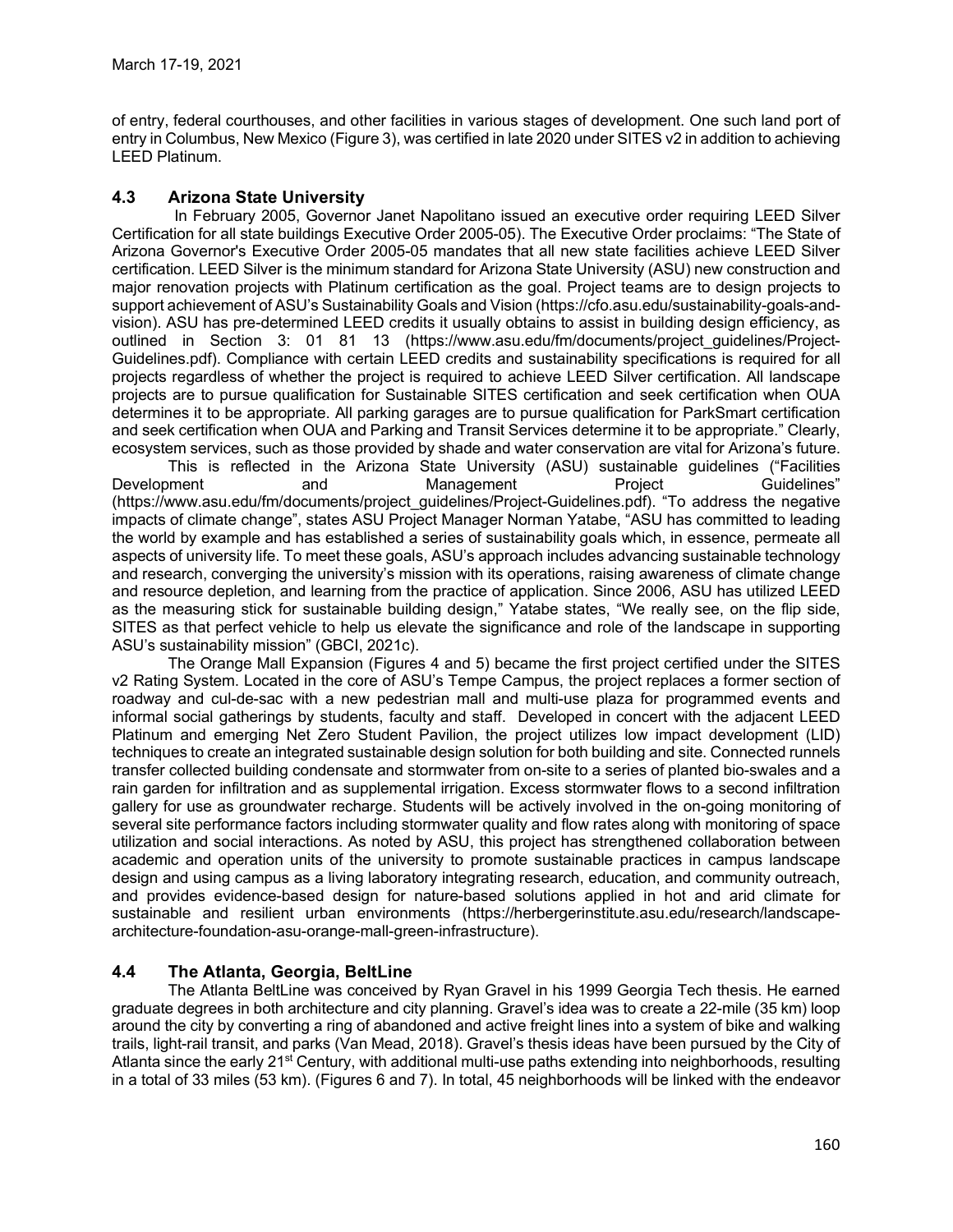that also involves 1,300 acres (526 hectares) of new or renovated open space, 5,600 units of affordable housing, and public art (Day, 2018).

The Atlanta BeltLine Partnership and Atlanta BeltLine, Inc., which are developing the project, have aligned their goals for sustainability with those of the City of Atlanta. As a result, the BeltLine Sustainability Plan embraces SITES. Its guidelines require compliance with the rating system and, since 2018, all parks must achieve silver or gold level certification, becoming the first municipal agency in the world to require SITES (Day, 2018).

 Kevin Burke, Director of Design, Atlanta BeltLine Inc., has observed, "In this day and age, we focus too often on the here and now. What Atlanta BeltLine seeks to do is, at its core, create a legacy project that will serve the residents and visitors to Atlanta for the coming decades and beyond. It is critical that we as landscape architects not lose track of that timeframe in all the decisions we make and what urban design in landscape architecture can offer. That is why we adopted SITES for the Atlanta BeltLine. SITES ensure we optimize the parks for the community, providing both short- and long-term benefits." (Schurch, 2018).

Many other municipalities in the United States are participating in SITES with small neighborhood parks to large regional parks (see Table 1). As Recreation and Park Department General Manager Phil Ginsburg explains, "SITES was invaluable in helping us transform Boeddeker Park (Figure 8) into a safe, inviting and green oasis in San Francisco's Tenderloin—the city's densest and poorest neighborhood that is also home to a large population of children and seniors. Nature is woven throughout the project, allowing urban residents to reap the mental and physical health benefits of time in nature." (Wessel, 2021).

In Nashville, Tennessee, home of the SITES v2 Gold certified Centennial Park, "the principles of sustainability guide decision-making on all of our capital projects," adds Parks and Recreation's Tim Netsch. "For landscape projects, SITES has proven to be a useful tool to help organize our sustainability strategy, ensure that we cover the full breadth of considerations, and quantify the outcomes." (Wessel, 2021). Additionally, more cities, like the City of Austin mentioned above, are also considering adopting SITES for parks and other spaces as they may have done with LEED for building projects. In fact, the first park project in Austin, Mary Elizabeth Branch Park (Figure 9), certified under SITES v2 in early 2021. "Applying SITES strategies to the project had a direct impact on the design and distribution of program elements," explained Claire Hempel of Design Workshop, the team hired by Catellus to complete the park. "Branch Park has created nature where there once was none. Over 200 trees were planted on a 3.5-acre park site that was former airport runway. The introduction of trees, plants and places for people promotes physical activity, restorative experiences and social interaction." (Kortick et al, 2021). In addition to advancing the park's ecological goals, the park was designed with an efficient stormwater management system and as a unique, regionally appropriate civic space.

| Park                                    | Location                | Agency                                                             | <b>SITES Status</b>  |
|-----------------------------------------|-------------------------|--------------------------------------------------------------------|----------------------|
| <b>Blue Hole Regional</b><br>Park       | Wimberley,<br>TХ        | City of Wimberley, TX                                              | Certified Pilot (v1) |
| <b>Boeddeker Park</b>                   | San<br>Francisco,<br>CA | City of San Francisco Recreation and<br>Parks Department           | Certified Pilot (v1) |
| Evans Parkway<br>Neighborhood Park      | Silver<br>Spring, MD    | The Maryland-National Capital Park &<br><b>Planning Commission</b> | Certified Pilot (v1) |
| George "Doc"<br><b>Cavalliere Park</b>  | Scottsdale,<br>AZ.      | City of Scottsdale Parks & Recreation                              | Certified Pilot (v1) |
| Kirke Park                              | Seattle,<br>WA.         | Seattle Parks & Recreation                                         | Certified Pilot (v1) |
| <b>Woodland Discovery</b><br>Playground | Memphis,<br>TN          | Shelby Farms Park Conservancy /<br><b>Shelby County</b>            | Certified Pilot (v1) |
| <b>Centennial Park</b>                  | Nashville,<br>TN        | Nashville Metro Parks                                              | Certified Gold (v2)  |
| <b>Grant Park Gateway</b><br>Project    | Atlanta, GA             | City of Atlanta Parks and Recreation<br>Department                 | Certified Gold (v2)  |

#### Table 1. Local Jurisdictions Using SITES in the United States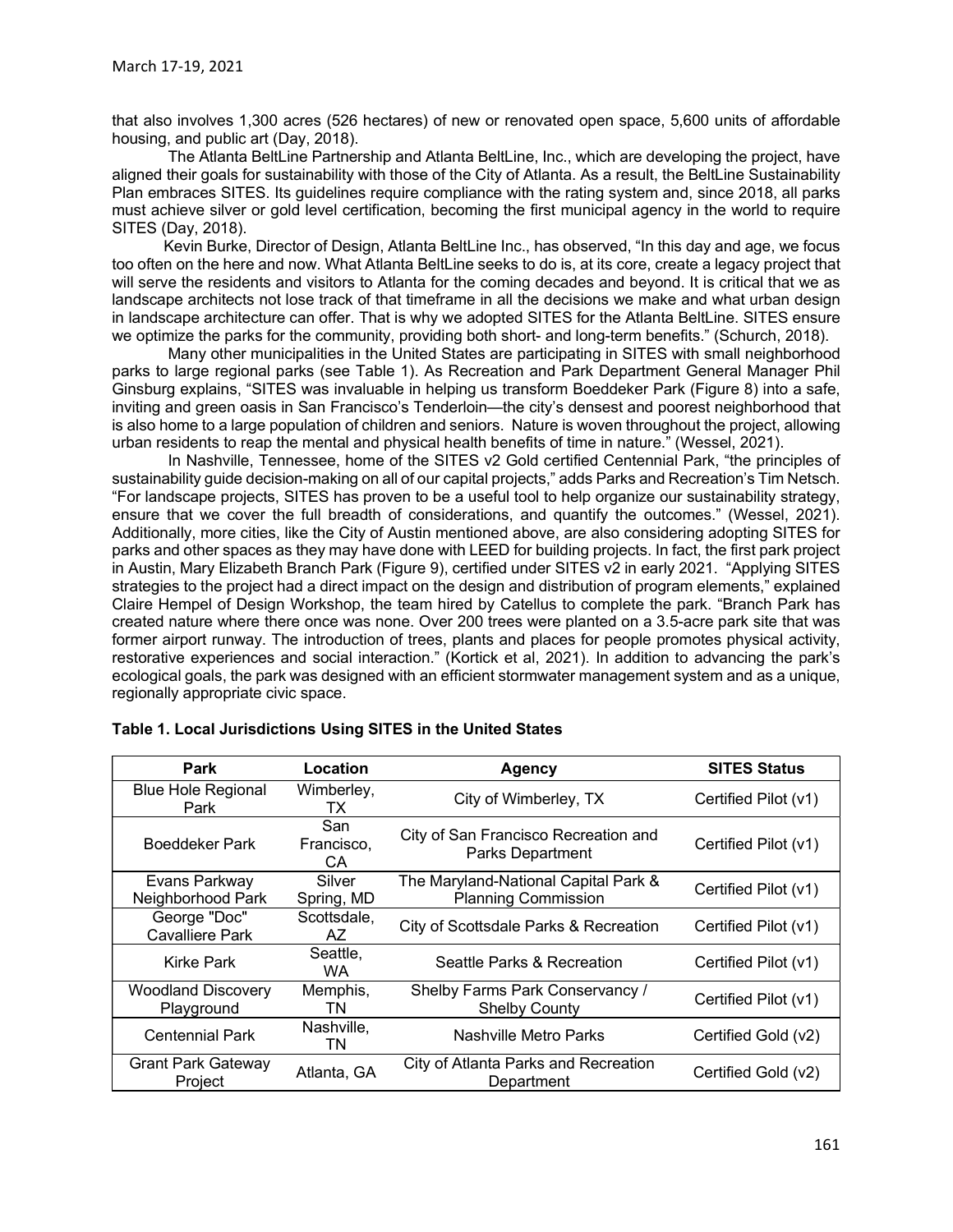| March 17-19, 2021                   |                        |                                                                  |                                         |
|-------------------------------------|------------------------|------------------------------------------------------------------|-----------------------------------------|
|                                     |                        |                                                                  |                                         |
| Mary Elizabeth Branch<br>Park       | Austin, TX             | City of Austin / Catellus Development                            | Certified (v2)                          |
| <b>Cully Park</b>                   | Portland,<br><b>OR</b> | Portland Parks and Recreation                                    | Registered - In<br>process              |
| Creek Delta at<br>Waterloo Greenway | Austin, TX             | City of Austin/ Waterloo Greenway<br>Conservancy                 | Registered - In<br>process              |
| Earvin Magic Johnson<br>Park        | Los<br>Angeles,<br>CA  | County of Los Angeles Community<br><b>Development Commission</b> | Registered - In<br>process              |
| Kingsbury Common at<br>Pease Park   | Austin, TX             | City of Austin/ Pease Park<br>Conservancy                        | Registered - In<br>process              |
|                                     | Austin, TX             | City of Austin                                                   | Registered - In<br>process              |
| <b>Pharr Tennis Center</b>          |                        | County of Los Angeles Parks and<br>Recreation                    | Registered - In<br>process              |
| <b>Walnut Park</b>                  | Walnut<br>Park, CA     |                                                                  |                                         |
| Atlanta BeltLine                    | Atlanta, GA            | Atlanta BeltLine, Inc. / the City of<br>Atlanta                  | Required - SITES<br>Silver or Gold (v2) |

# 5 PROSPECTS FOR THE FUTURE USE OF SITES IN LANDSCAPE GOVERNANCE

For landscapes to be effectively used in governance, at least two conditions are necessary. First, the services that landscapes provide must be understood and viewed as relevant and, second, there need to be tools to act. Ecosystem services help with the first condition and SITES with the second. The ecosystem services concept is a useful theory for practice, as illustrated by SITES, as well as related advances in the development of green infrastructure. All landscapes hold the potential to improve and regenerate the natural benefits and services provided by ecosystems. As we advance SITES practice, the experience and reflection about that experience can help advance ecological theory and landscape performance measures. For instance, we may better understand and appreciate our own ecology and how we interact with each other, other species, and our environments. We might advance Patrick Geddes's idea that we can participate in our own evolution through design and planning (Steiner and McSherry, 2017). The SITES system helps connect people and the decisions they make to nature and society.

As noted earlier, landscapes are an interface between natural and cultural processes. As such, they are a frame to visualize, to experience, and to record ecological and social interactions. These interactions also demonstrate an economic benefit. As stated by Lady Bird Johnson, "The environment is where we all meet, where we all have a mutual interest; it is the one thing all of us share. It is not only a mirror of ourselves but a focusing lens on what we can become."

In the spirit of Mrs. Johnson, we can watch bees pollinate flowers and note which flowers are preferred. The SITES rating system emphasizes the use of native plants, which are favored by bees and other wildlife. Additionally, SITES encourages green infrastructure to control and clean stormwater, providing several co-benefits such as reducing urban heat islands and air pollution. SITES also pays particular attention to soil conservation and restoration, which tends to be overlooked in conventional developments. Soil formation, defined as a "supporting" ecosystem service, is necessary to ensure all other ecosystem services (regulating, provisioning, and cultural) are provided. Thoughtfully designed outdoor spaces also encourage people to exercise, have mental respite, and recreate, which have many physical and mental health benefits, which is especially important as we spend up to 90% of time indoors.

Additionally, the value of such outdoor spaces and their connection to public health has been elevated during the COVID pandemic. As social scientist Mark Berman describes, "nature is not an amenity—it's a necessity (for public health). We need to take it seriously" (Wang, 2020).The practices and benchmarks outlined in SITES provides a comprehensive framework vetted by numerous interested parties, project teams, and experts, and offers a multitude of benefits, as shown by the examples noted above and throughout this paper. This makes SITES ideal for planning, designing, and managing spaces in between our buildings or on top of them and for landscapes without buildings. The developers of SITES realized the ecosystem services concept was helpful to raise awareness and elevate the value of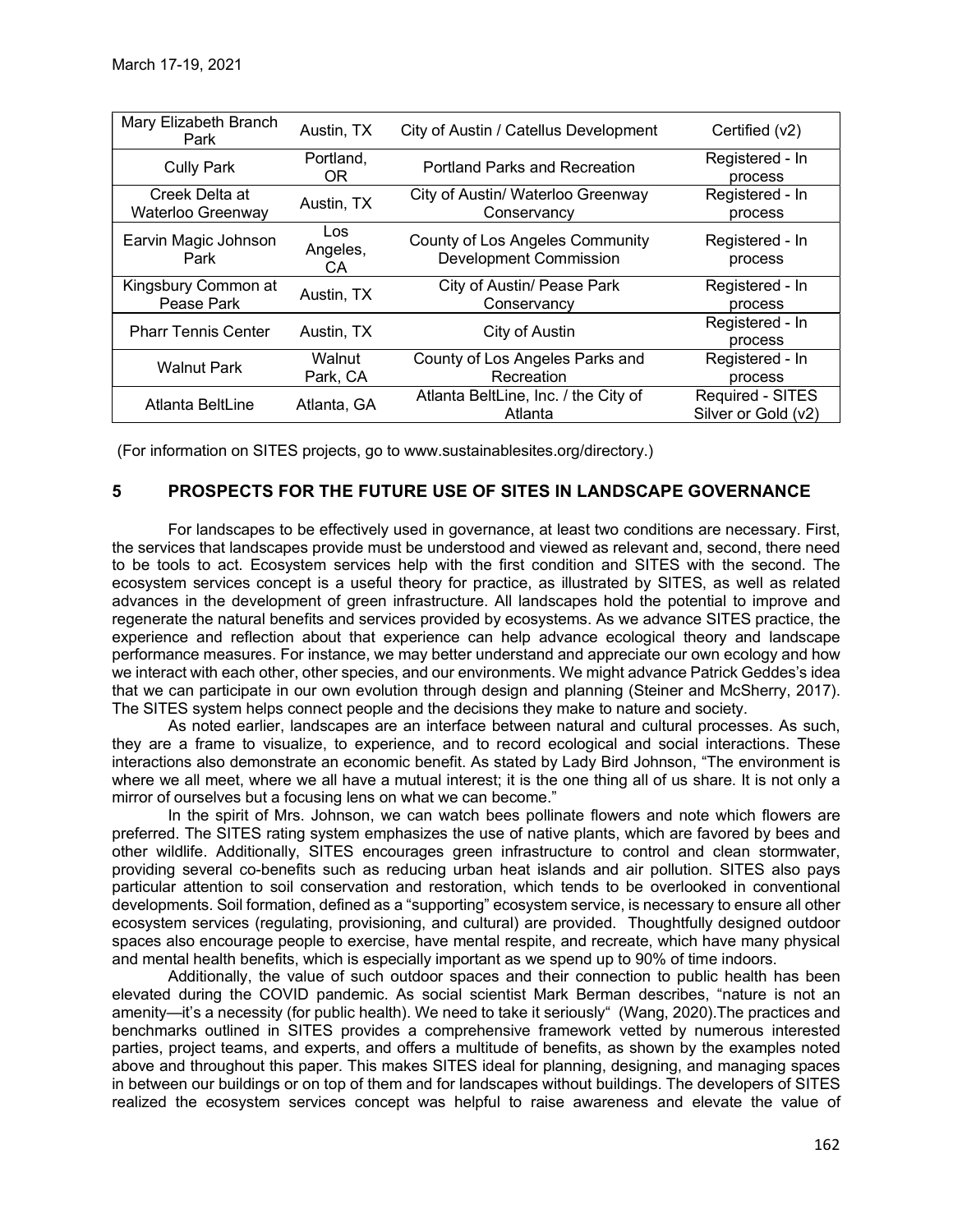landscapes, design with function in mind in addition to aesthetics, and develop performance measures to understand a site's true impact. SITES, therefore, can be used by government officials to ensure more resilient communities — both socially and ecologically — are created.

In their call to move ecosystem services from theory to implementation, Daily and Matson note: "Around the world, leaders are increasingly recognizing ecosystems as natural capital assets that supply life-support services of tremendous value. The challenge is to turn this recognition into incentives that will guide wise investments in natural capital, on a large scale" (2008, p. 9455). Planners are just beginning to understand how to integrate ecosystem services into urban plans (Woodruff and BenDor, 2016). Scholars have reported the challenges of integrating ecosystem services into planning in Italy (La Rosa, 2019) and Sweden (Hagemann et al., 2020). SITES provides a useful tool for integrating ecosystem services into landscape governance and for demonstrating that ecosystem services are a useful theory for practice. As a result, SITES offers an opportunity and a means for governments from the local to the national to lead and to act.

# 6 ACKNOWLEDGMENTS

In addition to the two authors, others at the Lady Bird Johnson Wildflower Center who led the effort and helped to maintain day-to-day operations for the SITES program until the USGBC/ GBCI acquisition include, notably Susan Rieff, Steve Windhager, Heather Venhaus, and Mark Simmons, as well as J. Amy Belaire, Darcy Nuffer, Joanna Rechnitz, Lisa Storer, Jonathan Garner, and Lana Denkeler. Refer to the full list of contributors and technical advisors in the Acknowledgements for the SITES v2 Rating System: For Sustainable Land Design and Development (http://www.sustainablesites.org/resources).

## 7 REFERENCES

American Society of Landscape Architects (ASLA); Lady Bird Johnson Wildflower Center, University of Texas at Austin; and U.S. Botanic Garden. (2009a). Guidelines and performance benchmarks. Austin, Texas.

American Society of Landscape Architects (ASLA); Lady Bird Johnson Wildflower Center, University of Texas at Austin; and U.S. Botanic Garden. (2009b). The Case for Sustainable Landscapes. Austin, Texas.

BenDor, T.K., Spurlock, D., Woodruff, S.C., and Olander, L. (2017). A research agenda for ecosystem services in American environmental and land use planning. Cities, 60, 260-271.

Bloomberg, M. (2020). Green NYC: Parks (https://www.mikebloomberg.com/mayorial-record/greennyc/parks/) (accessed 19 September 2020)

Calkins, M. (2012). The sustainable sites handbook. Hoboken, New Jersey: Wiley.

Carlisle, S. and Pevzner, N. (2012). NYC high performance landscape guidelines. Scenario Journal, 02.

Constanza, R., de Groot, R., Sutton, P., van der Ploeg, S., Anderson, S.J., Kubiszewski, I., Farber, S., and Turner, R.K. (2014). Changes in the global value of ecosystem services. Global Environmental Change, 26, 152-158.

Daily, G. C. (1997). Nature's services: Societal dependence on natural ecosystems. Washington D.C.: Island Press.

Daily, G. C. and Matson, P.A. (2008). Ecosystem services: From theory to implementation. Proceedings of the National Academy of Sciences of the United States of America, 105(28), 9455-9456.

Day, J. (2018) The Atlanta BeltLine will require SITES certification for future parks. (GBCI Press Release, July 12). Washington D.C.: Green Building Certification Inc.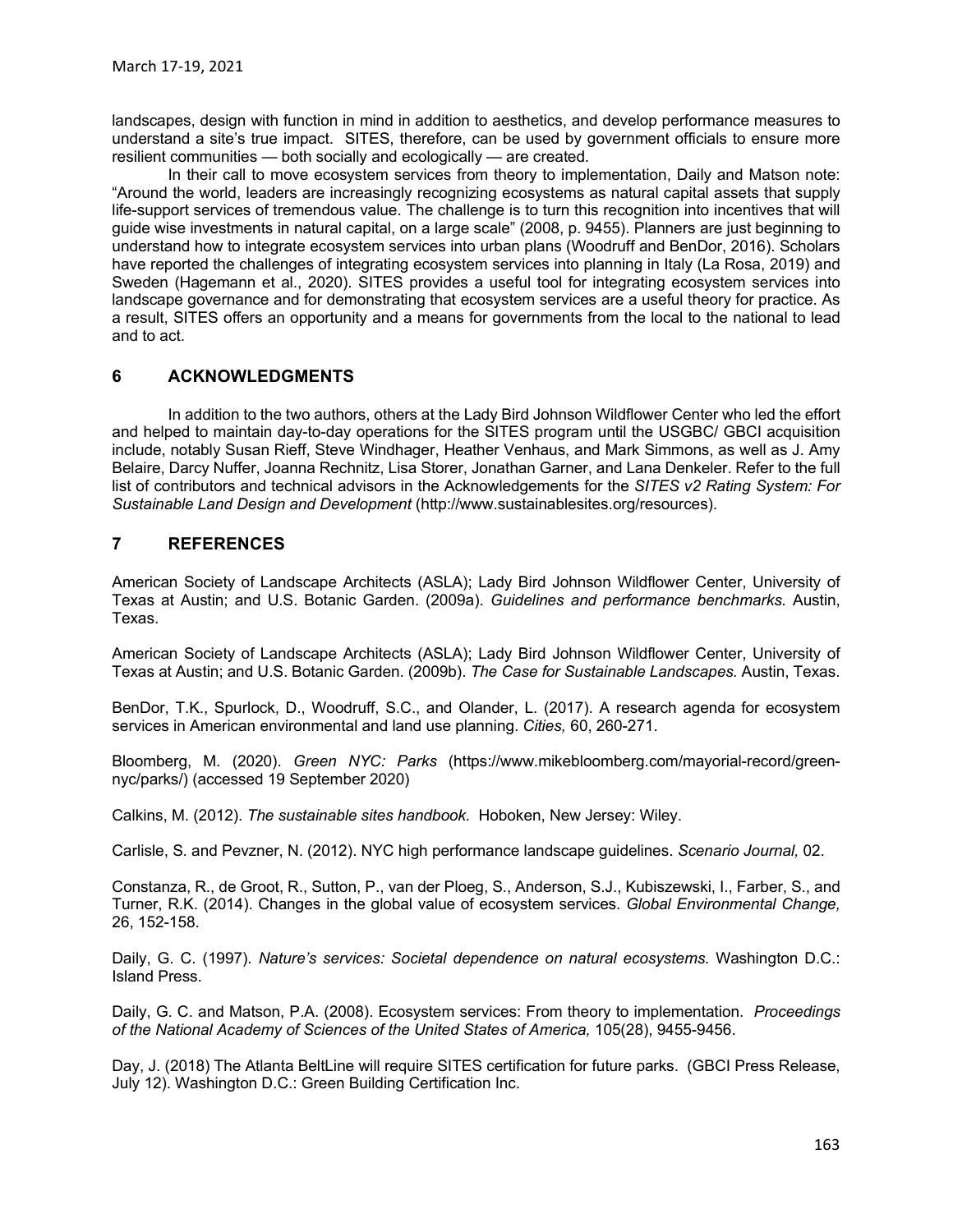De Graaf, M., Buck, L., Shames, S., and Zagt, R. (2017). Assessing landscape governance: A participatory approach. Wageningen, The Netherlands: Tropenbos International and EcoAgriculture Partners.

Design Trust for Public Space and City of New York Parks & Recreation (2010) High performance landscape quidelines: 21<sup>st</sup> Century parks for NYC. New York.

Fiksel, J., (2006). Sustainability and resilience: Toward a systems approach. Sustainability: Science, Practice, & Policy, 2 (2),14-21.

Green Business Certification Inc. (GBCI)(2021a) SITES. Retrieved June 15, 2021 from: https://www.sustainablesites.org/

Green Business Certification Inc. (GBCI). (2021b.) SITES v2 Reference Guide. Retrieved June 15, 2021 from: https://www.usgbc.org/resources/sites-reference-guide-pdf

Green Business Certification Inc. (GBCI). (2021bc) SITES Community Call (February). Retrieved July 2021 from:

https://www.youtube.com/watch?v=w0ZfAsjfwYU&list=PL9WycnSNJ7sR\_BGAEYTs02JfQTub3Bg4U&ind ex=7&t=448s

Green, Jared. (2016). First SITES v2 Certified Landscapes Create Real Impact. The DIRT—Uniting the Built and Natural Environments (10/11/16). Retrieved June 15, 2021 from: https://dirt.asla.org/2016/10/11/first-sites-v2-certified-landscapes-create-real-impact/

Hagemann, F. A., Randrup, T.B., and Sang, Å. O. (2020). Challenges to implementing the ecosystem service concept in green infrastructure planning: A view from Practitioners in Swedish municipalities. Socio-Ecological Practice Research, 2(3), 283-296.

Kortick, Genesee, and Sumner Byrne, 2021. From LEED ND to SITES: How Austin's Mueller neighborhood is breaking new ground (7/12/21). Retrieved July 12, 2021 from: http://www.sustainablesites.org/leed-ndsites-how-austin%E2%80%99s-mueller-neighborhood-breaking-new-ground

Kozar, R., Buck, L.E., Barrow, E.G., Sunderland, T.C.H., Catacutan, D.E., Planicka, C., Hart, A.K., and Willemen, L. (2014). Towards viable landscape governance systems: What works. Washington D.C.: EcoAgriculture Partners.

Lady Bird Johnson Wildflower Center, University of Texas at Austin; U.S. Botanic Garden; and American Society of Landscape Architects. (2014a). SITES v2 rating system for sustainable land design and development. Washington, D.C.: Green Business Certification Inc.

Lady Bird Johnson Wildflower Center, University of Texas at Austin; U.S. Botanic Garden; and American Society of Landscape Architects. (2014b). SITES v2 reference guide for sustainable land design and development. Washington, D.C.: Green Business Certification Inc.

La Rosa, D. (2019). Why is the inclusion of the ecosystem services concept in urban planning so limited? A knowledge implementation and impact analysis of the Italian plans. Socio-Ecological Practice Research, 1 (2), 83-91.

Martin, C. A. and Colter, K.R. (2014). Pete V. Domenici U.S. Courthouse landscape retrofit. Landscape performance series. Washington D.C.: Landscape Architecture Foundation. [http://doi.org/10.31353/cs0740]

National Association of Recreation Resource Planners (NARRP). (2010). News from NARRP. Retrieved<br>June 15, 2021 from: https://www.recpro.org/assets/News from NARRP/2010-01-June 15, 2021 from: https://www.recpro.org/assets/News\_from\_NARRP/2010-01- 07 news from narrp.pdf